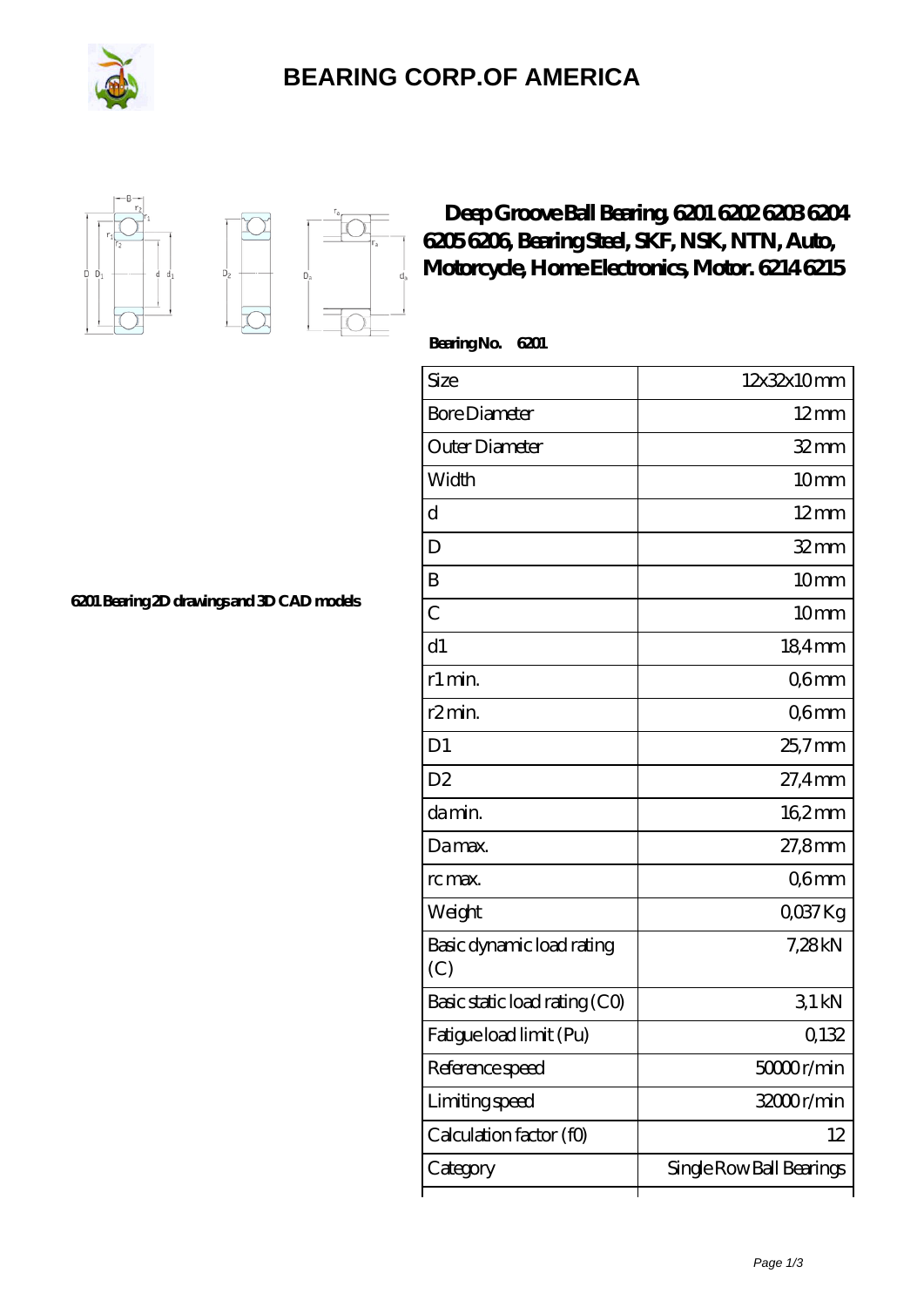

## **[BEARING CORP.OF AMERICA](https://www.freshmxnfood.com)**

| Inventory                          | 00                                                                                                                                                                          |
|------------------------------------|-----------------------------------------------------------------------------------------------------------------------------------------------------------------------------|
| Manufacturer Name                  | <b>SKF</b>                                                                                                                                                                  |
| Minimum Buy Quantity               | N/A                                                                                                                                                                         |
| Weight / Kilogram                  | 0039                                                                                                                                                                        |
| Product Group                      | <b>BOO308</b>                                                                                                                                                               |
| Enclosure                          | Open                                                                                                                                                                        |
| Precision Class                    | ABEC 1   ISO PO                                                                                                                                                             |
| Maximum Capacity / Filling<br>Slot | No                                                                                                                                                                          |
| Rolling Element                    | <b>Ball Bearing</b>                                                                                                                                                         |
| Snap Ring                          | No                                                                                                                                                                          |
| Internal Special Features          | No                                                                                                                                                                          |
| Cage Material                      | Steel                                                                                                                                                                       |
| <b>Internal Clearance</b>          | CO-Medium                                                                                                                                                                   |
| Inch - Metric                      | Metric                                                                                                                                                                      |
| Long Description                   | 12MM Bore; 32MM<br>Outside Diameter; 10MM<br>Outer Race Diameter;<br>Open; Ball Bearing; ABEC 1<br>ISO PQ No Filling Slot; No<br>Snap Ring, No Internal<br>Special Features |
| Category                           | Single Row Ball Bearing                                                                                                                                                     |
| <b>UNSPSC</b>                      | 31171504                                                                                                                                                                    |
| Harmonized Tariff Code             | 8482.105068                                                                                                                                                                 |
| Noun                               | Bearing                                                                                                                                                                     |
| Keyword String                     | Ball                                                                                                                                                                        |
| Manufacturer URL                   | http://www.skf.com                                                                                                                                                          |
| Manufacturer Item Number           | 6201                                                                                                                                                                        |
| Weight / LBS                       | 000                                                                                                                                                                         |
| Outer Race Width                   | 0.394 Inch   10 Millimeter                                                                                                                                                  |
| Bore                               | 0472Inch   12Millimeter                                                                                                                                                     |
| Outside Diameter                   | 1.26Inch   32 Millimeter                                                                                                                                                    |
| $d_1$                              | 1845mm                                                                                                                                                                      |
|                                    |                                                                                                                                                                             |